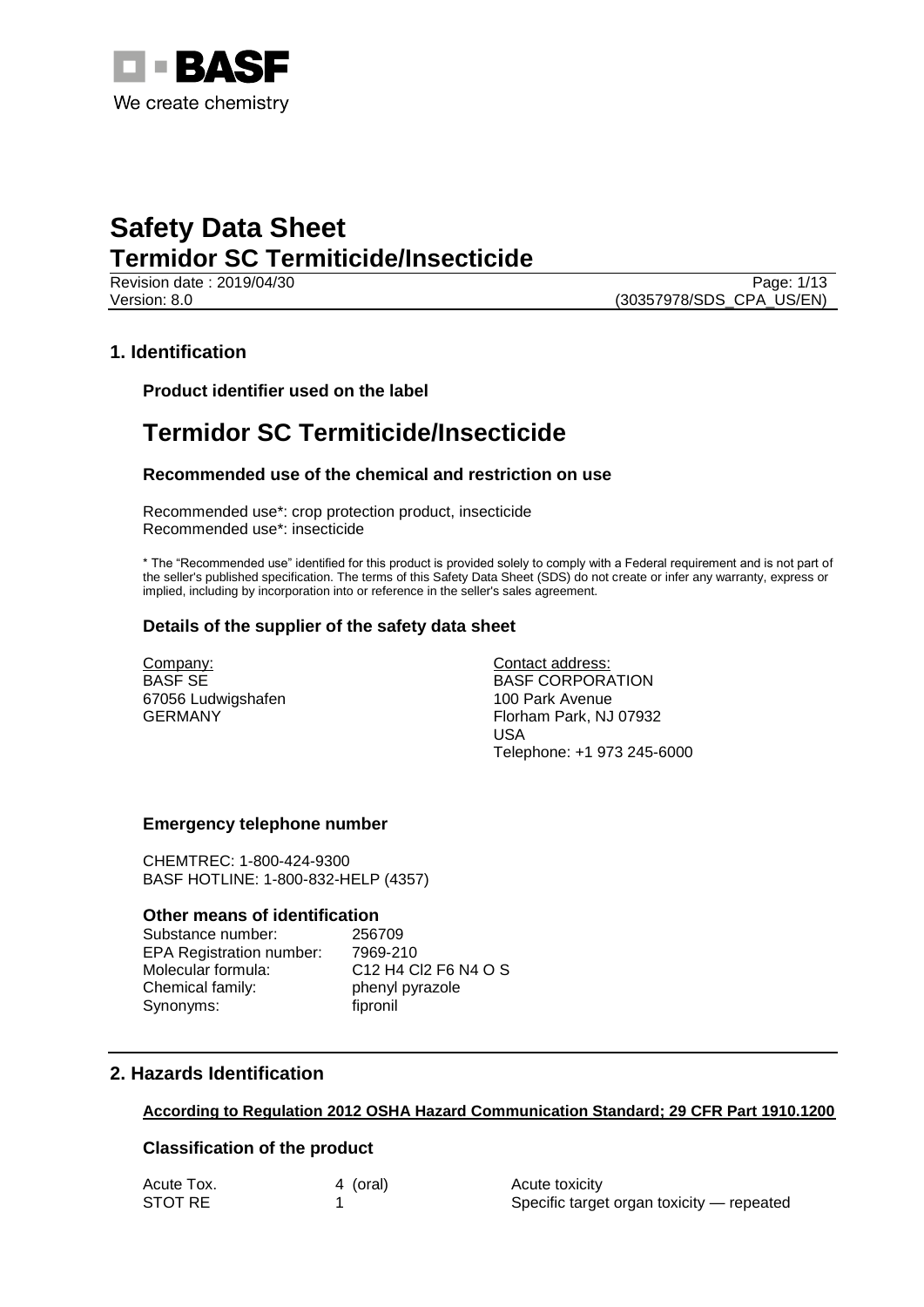Revision date : 2019/04/30 Page: 2/13

| (30357978/SDS_CPA_US/EN)                                                                                             |
|----------------------------------------------------------------------------------------------------------------------|
| Hazardous to the aquatic environment - acute<br>Hazardous to the aquatic environment - chronic                       |
|                                                                                                                      |
|                                                                                                                      |
|                                                                                                                      |
| Causes damage to organs through prolonged or repeated exposure.                                                      |
| Do not eat, drink or smoke when using this product.<br>Wash with plenty of water and soap thoroughly after handling. |
| IF SWALLOWED: Call a POISON CENTER or doctor/physician if you                                                        |
| Dispose of contents/container to hazardous or special waste collection                                               |
|                                                                                                                      |

The following percentage of the mixture consists of components(s) with unknown hazards regarding the acute toxicity: 3 % dermal The following percentage of the mixture consists of components(s) with unknown hazards regarding the acute toxicity: 5 % Inhalation - vapour The following percentage of the mixture consists of components(s) with unknown hazards regarding the acute toxicity: 5 % Inhalation - mist May produce an allergic reaction. Contains: 1,2-benzisothiazol-3(2H)-one

## **3. Composition / Information on Ingredients**

## **According to Regulation 2012 OSHA Hazard Communication Standard; 29 CFR Part 1910.1200**

| <b>CAS Number</b> | Weight %      | <b>Chemical name</b>                    |
|-------------------|---------------|-----------------------------------------|
| 120068-37-3       | $91\%$        | fipronil                                |
| 137-20-2          | $0.3 - 1.0\%$ | Ethanesulfonic acid, 2-[methyl(1-oxo-9- |
|                   |               | octadecenyl) amino]-, sodium salt, (Z)- |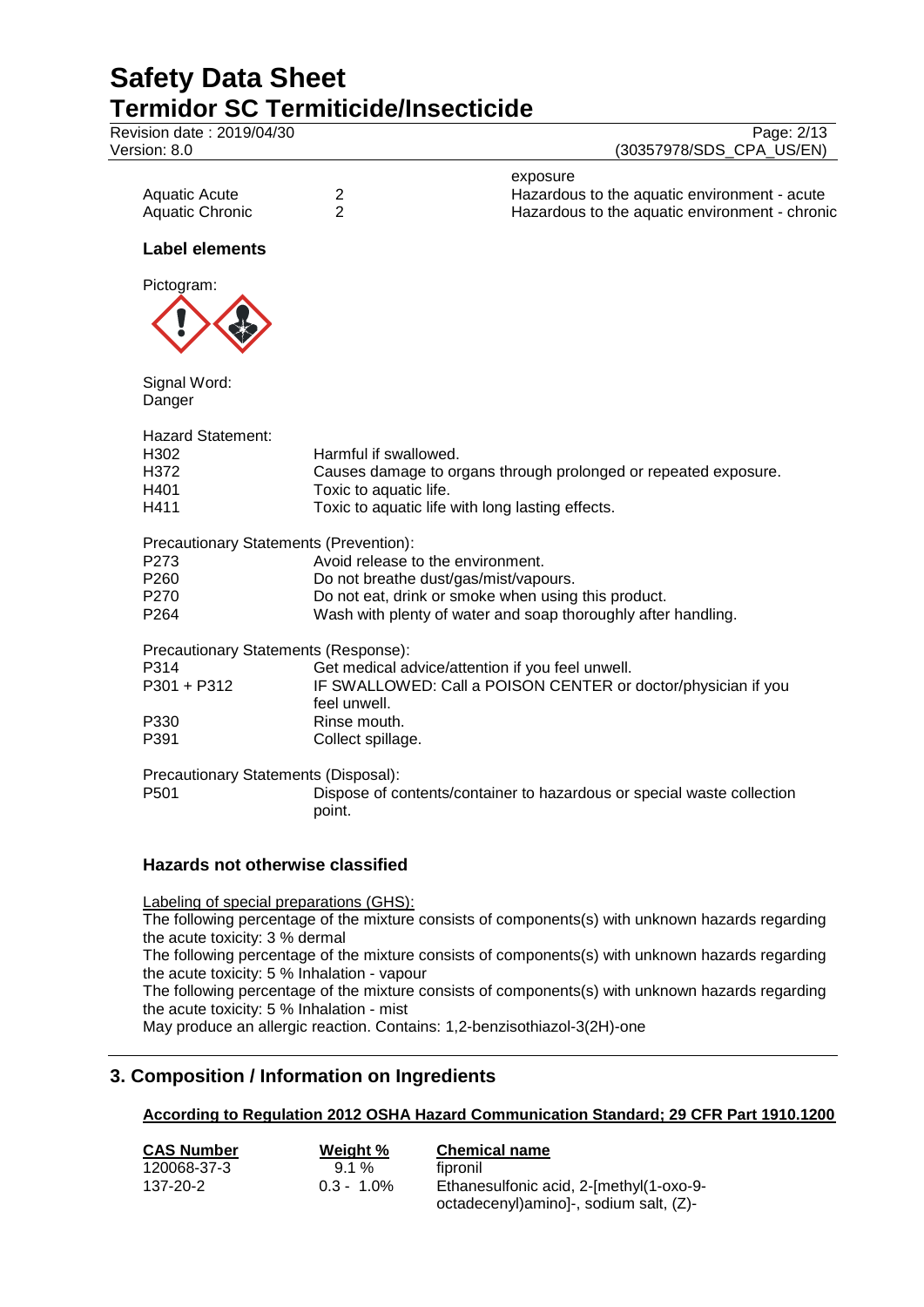Revision date : 2019/04/30 Page: 3/13<br>
Version: 8.0 (30357978/SDS CPA US/EN)

(30357978/SDS\_CPA\_US/EN)

2634-33-5 < 0.1% 1,2-benzisothiazol-3(2H)-one

## **4. First-Aid Measures**

### **Description of first aid measures**

#### **General advice:**

First aid personnel should pay attention to their own safety. If the patient is likely to become unconscious, place and transport in stable sideways position (recovery position). Immediately remove contaminated clothing.

#### **If inhaled:**

Keep patient calm, remove to fresh air, seek medical attention.

#### **If on skin:**

Immediately wash thoroughly with soap and water, seek medical attention.

#### **If in eyes:**

Wash affected eyes for at least 15 minutes under running water with eyelids held open.

#### **If swallowed:**

Immediately rinse mouth and then drink 200-300 ml of water, seek medical attention.

## **Most important symptoms and effects, both acute and delayed**

Symptoms: The most important known symptoms and effects are described in the labelling (see section 2) and/or in section 11., (Further) symptoms and / or effects are not known so far CNS stimulation, tremors, convulsions

#### **Indication of any immediate medical attention and special treatment needed**

Note to physician<br>Antidote: No known specific antidote. Treatment: Treat according to symptoms (decontamination, vital functions), no known specific antidote. Anticonvulsant therapy as routinely administered to humans. Based on animal studies diazepam and phenobarbital prevented convulsions. Due to the slow elimination of the active compound and its metabolites, the treatment must be continued for several days, gradually decreasing the dose of anticonvulsant based on the clinical response.

## **5. Fire-Fighting Measures**

## **Extinguishing media**

Suitable extinguishing media: foam, dry powder, carbon dioxide, water spray

#### **Special hazards arising from the substance or mixture**

Hazards during fire-fighting: carbon monoxide, carbon dioxide, hydrogen fluoride, Hydrogen chloride, nitrogen oxides, sulfur oxides, acid halides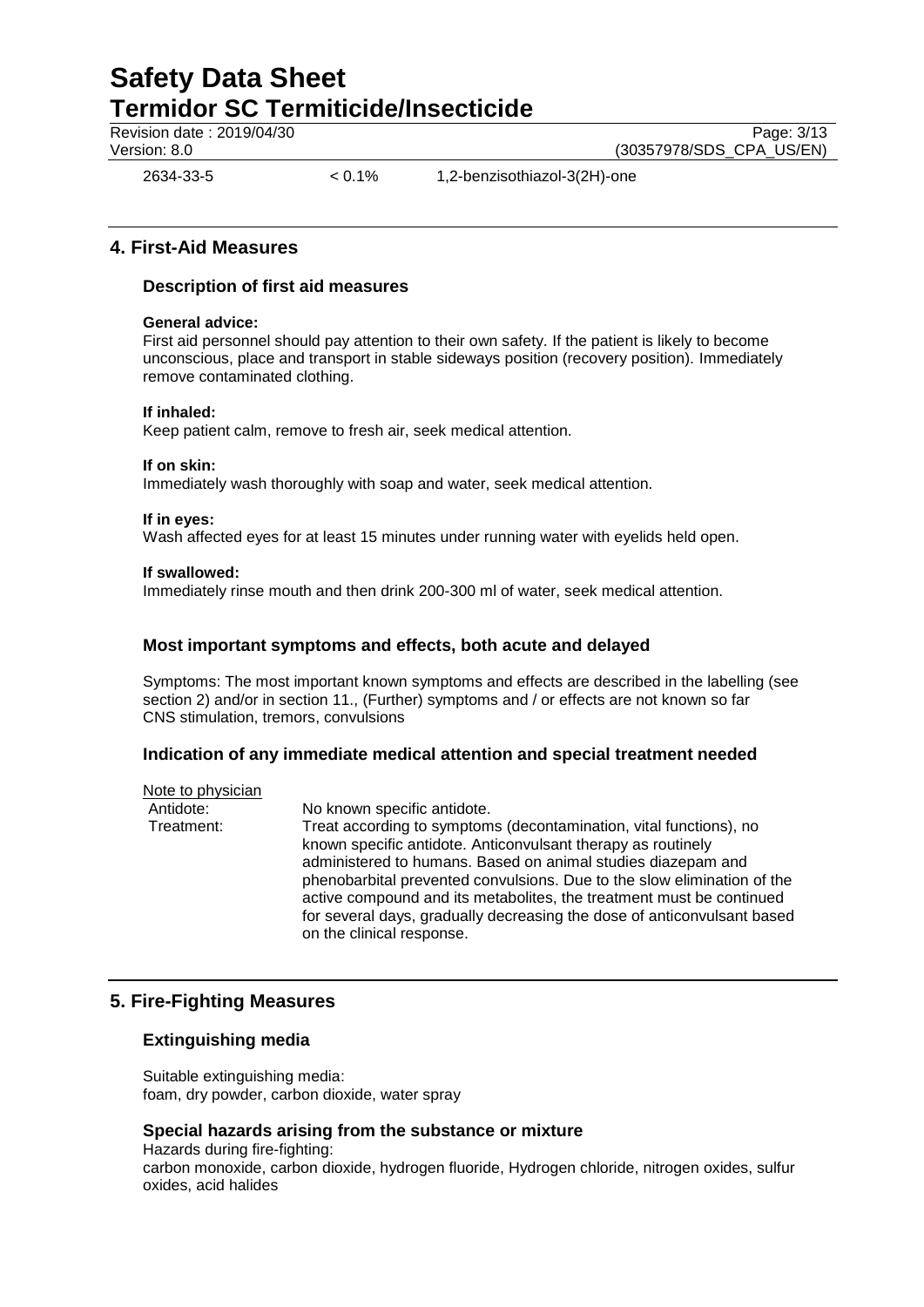Revision date : 2019/04/30 Page: 4/13<br>
Version: 8.0 Page: 4/13<br>
Version: 8.0 (30357978/SDS CPA US/EN)

(30357978/SDS\_CPA\_US/EN)

If product is heated above decomposition temperature, toxic vapours will be released. The substances/groups of substances mentioned can be released if the product is involved in a fire.

#### **Advice for fire-fighters**

Protective equipment for fire-fighting: Firefighters should be equipped with self-contained breathing apparatus and turn-out gear.

#### **Further information:**

Evacuate area of all unnecessary personnel. Contain contaminated water/firefighting water. Do not allow to enter drains or waterways.

## **6. Accidental release measures**

#### **Personal precautions, protective equipment and emergency procedures**

Take appropriate protective measures. Clear area. Shut off source of leak only under safe conditions. Extinguish sources of ignition nearby and downwind. Ensure adequate ventilation. Wear suitable personal protective clothing and equipment.

#### **Environmental precautions**

Do not discharge into the subsoil/soil. Do not discharge into drains/surface waters/groundwater. Contain contaminated water/firefighting water.

#### **Methods and material for containment and cleaning up**

Dike spillage. Pick up with suitable absorbent material. Place into suitable containers for reuse or disposal in a licensed facility. Spilled substance/product should be recovered and applied according to label rates whenever possible. If application of spilled substance/product is not possible, then spills should be contained, solidified, and placed in suitable containers for disposal. After decontamination, spill area can be washed with water. Collect wash water for approved disposal.

## **7. Handling and Storage**

#### **Precautions for safe handling**

RECOMMENDATIONS ARE FOR MANUFACTURING, COMMERCIAL BLENDING, AND PACKAGING WORKERS. PESTICIDE APPLICATORS & WORKERS must refer to the Product Label and Directions for Use attached to the product for Agricultural Use Requirements in accordance with the EPA Worker Protection Standard 40 CFR part 170. Ensure adequate ventilation. Provide good ventilation of working area (local exhaust ventilation if necessary). Keep away from sources of ignition - No smoking. Keep container tightly sealed. Protect contents from the effects of light. Protect against heat. Protect from air. Handle and open container with care. Do not open until ready to use. Once container is opened, content should be used as soon as possible. Avoid aerosol formation. Avoid dust formation. Provide means for controlling leaks and spills. Do not return residues to the storage containers. Follow label warnings even after container is emptied. The substance/ product may be handled only by appropriately trained personnel. Avoid all direct contact with the substance/product. Avoid contact with the skin, eyes and clothing. Avoid inhalation of dusts/mists/vapours. Wear suitable personal protective clothing and equipment.

#### Protection against fire and explosion:

The relevant fire protection measures should be noted. Fire extinguishers should be kept handy. Avoid all sources of ignition: heat, sparks, open flame. Sources of ignition should be kept well clear. Avoid extreme heat. Keep away from oxidizable substances. Electrical equipment should conform to national electric code. Ground all transfer equipment properly to prevent electrostatic discharge. Electrostatic discharge may cause ignition.

#### **Conditions for safe storage, including any incompatibilities**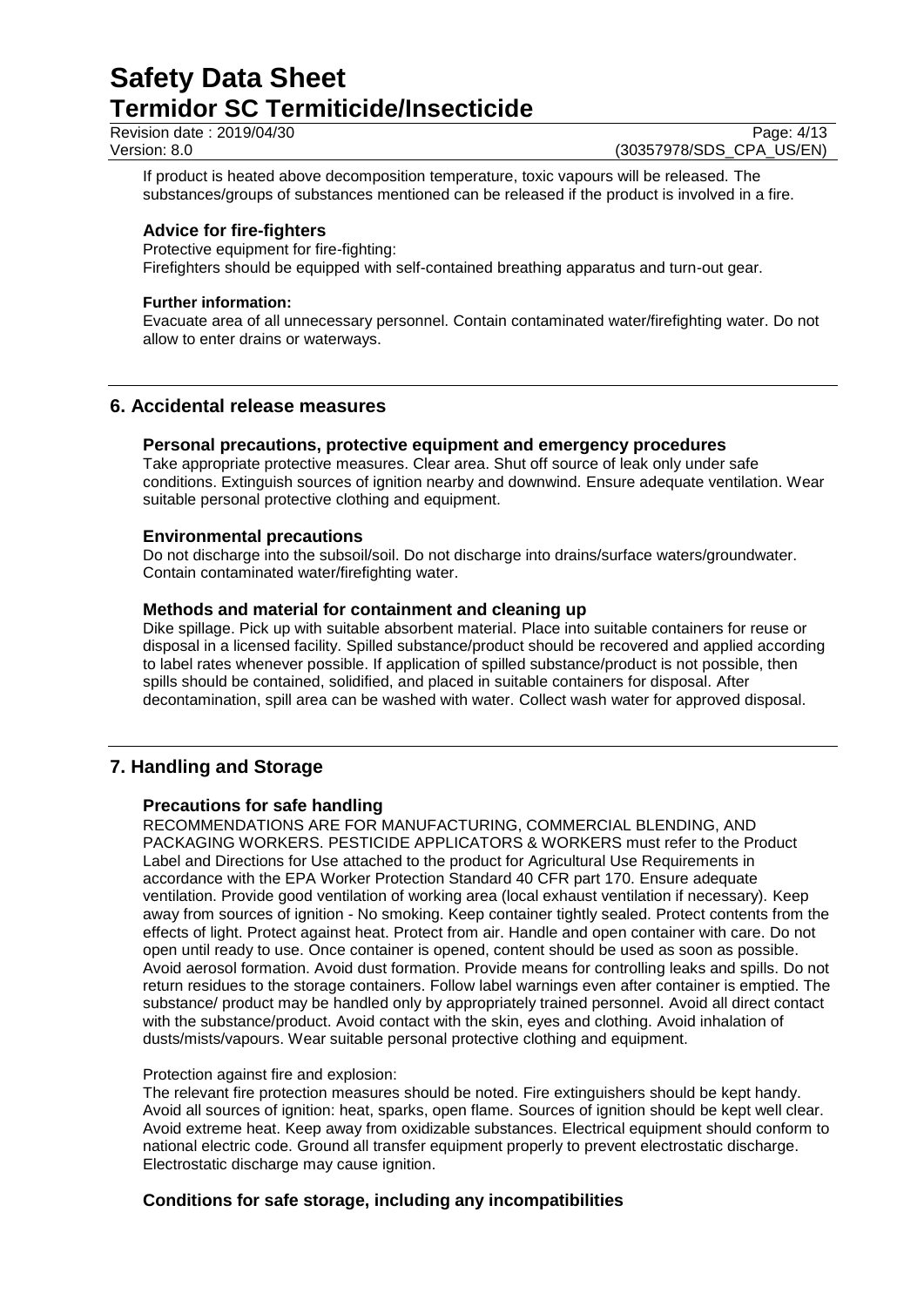Revision date : 2019/04/30 Page: 5/13<br>
Version: 8.0 (30357978/SDS CPA US/EN)

(30357978/SDS\_CPA\_US/EN)

Segregate from incompatible substances. Segregate from foods and animal feeds. Segregate from textiles and similar materials.

Further information on storage conditions: Keep only in the original container in a cool, dry, wellventilated place away from ignition sources, heat or flame. Protect containers from physical damage. Protect against contamination. The authority permits and storage regulations must be observed. Keep away from heat. Protect from direct sunlight.

## **8. Exposure Controls/Personal Protection**

#### **Users of a pesticidal product should refer to the product label for personal protective equipment requirements.**

No occupational exposure limits known.

#### **Advice on system design:**

Whenever possible, engineering controls should be used to minimize the need for personal protective equipment.

#### **Personal protective equipment**

#### **RECOMMENDATIONS FOR MANUFACTURING, COMMERCIAL BLENDING, AND PACKAGING WORKERS:**

#### **Respiratory protection:**

Wear respiratory protection if ventilation is inadequate. Wear a NIOSH-certified (or equivalent) organic vapour/particulate respirator. For situations where the airborne concentrations may exceed the level for which an air purifying respirator is effective, or where the levels are unknown or Immediately Dangerous to Life or Health (IDLH), use NIOSH-certified full facepiece pressure demand self-contained breathing apparatus (SCBA) or a full facepiece pressure demand supplied-air respirator (SAR) with escape provisions.

#### **Hand protection:**

Chemical resistant protective gloves, Protective glove selection must be based on the user's assessment of the workplace hazards.

#### **Eye protection:**

Safety glasses with side-shields. Tightly fitting safety goggles (chemical goggles). Wear face shield if splashing hazard exists.

#### **Body protection:**

Body protection must be chosen depending on activity and possible exposure, e.g. head protection, apron, protective boots, chemical-protection suit.

#### **General safety and hygiene measures:**

Wear long sleeved work shirt and long work pants in addition to other stated personal protective equipment. Work place should be equipped with a shower and an eye wash. Handle in accordance with good industrial hygiene and safety practice. Personal protective equipment should be decontaminated prior to reuse. Gloves must be inspected regularly and prior to each use. Replace if necessary (e.g. pinhole leaks). Take off immediately all contaminated clothing. Store work clothing separately. Hands and/or face should be washed before breaks and at the end of the shift. No eating, drinking, smoking or tobacco use at the place of work. Keep away from food, drink and animal feeding stuffs.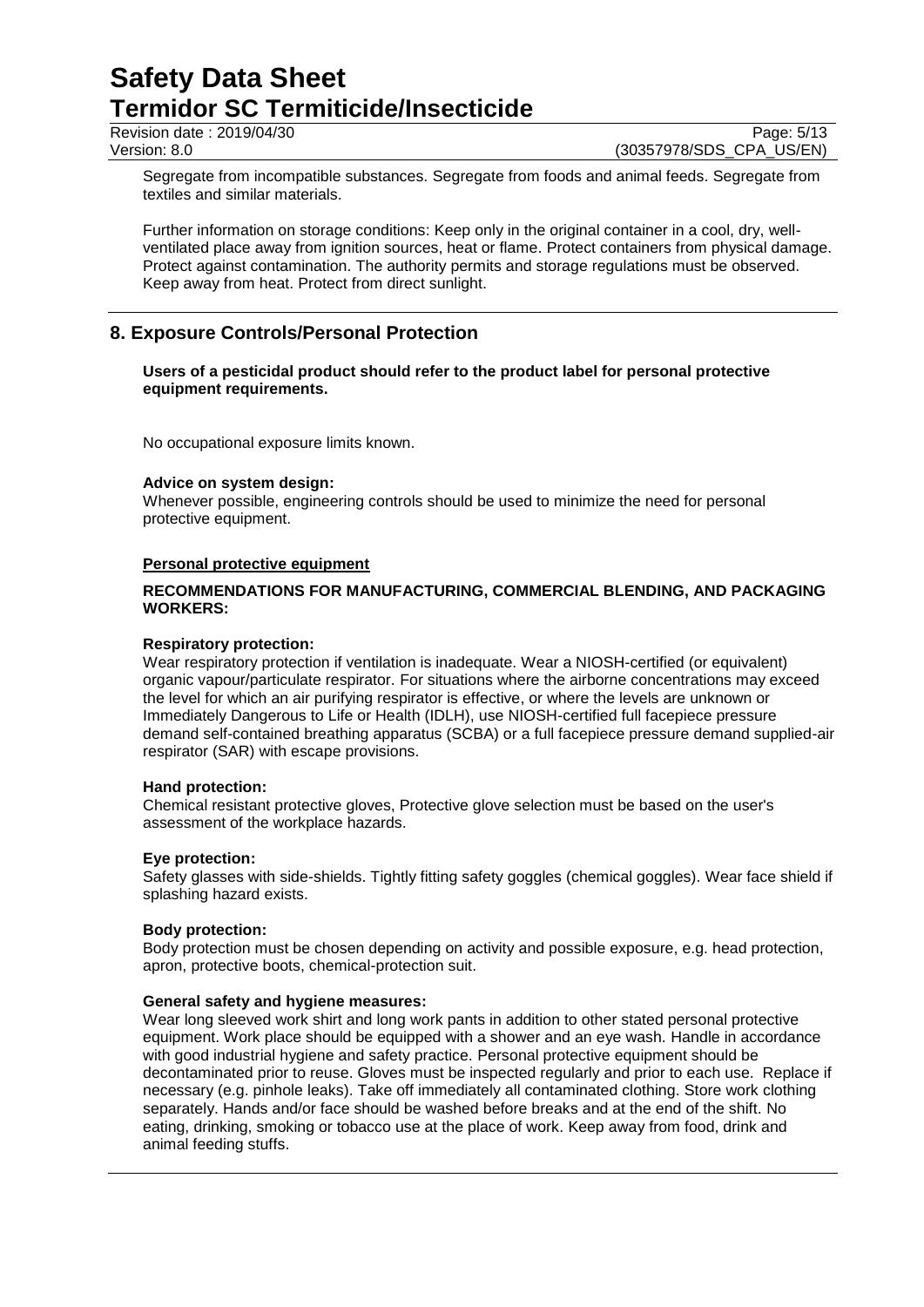## **9. Physical and Chemical Properties**

| Form:<br>Odour:             | suspension<br>characteristic                                                                              |
|-----------------------------|-----------------------------------------------------------------------------------------------------------|
| Odour threshold:            | Not determined due to potential health hazard by inhalation.                                              |
| Colour:<br>pH value:        | off-white                                                                                                 |
|                             | approx. 6.5 - 8.5<br>(21 °C)                                                                              |
| Melting point:              | < 0 °C                                                                                                    |
| Boiling point:              | Information applies to the solvent.<br>approx. 100 °C                                                     |
|                             | Information applies to the solvent.                                                                       |
| Flash point:                | > 206.96 °F                                                                                               |
| Flammability:               | not applicable                                                                                            |
| Lower explosion limit:      | As a result of our experience with this                                                                   |
|                             | product and our knowledge of its                                                                          |
|                             | composition we do not expect any<br>hazard as long as the product is used                                 |
|                             | appropriately and in accordance with                                                                      |
|                             | the intended use.                                                                                         |
| Upper explosion limit:      | As a result of our experience with this                                                                   |
|                             | product and our knowledge of its                                                                          |
|                             | composition we do not expect any                                                                          |
|                             | hazard as long as the product is used                                                                     |
|                             | appropriately and in accordance with                                                                      |
|                             | the intended use.                                                                                         |
| Autoignition:               | Information applies to the solvent. not                                                                   |
|                             | applicable                                                                                                |
| Vapour pressure:            | approx. 23.3 hPa<br>(20 °C)                                                                               |
|                             | Information applies to the solvent.                                                                       |
| Density:                    | approx. 1.06 g/cm3                                                                                        |
|                             | (20 °C)                                                                                                   |
| Vapour density:             | not applicable                                                                                            |
| Partitioning coefficient n- | not applicable                                                                                            |
| octanol/water (log Pow):    |                                                                                                           |
| Thermal decomposition:      | carbon monoxide, carbon dioxide, nitrogen oxide, Hydrogen                                                 |
|                             | chloride, hydrogen fluoride, Sulphur dioxide<br>Stable at ambient temperature. If product is heated above |
|                             | decomposition temperature toxic vapours may be released. If                                               |
|                             | product is heated above decomposition temperature hazardous                                               |
|                             | fumes may be released.                                                                                    |
| Viscosity, dynamic:         | approx. 66 mPa.s                                                                                          |
| Solubility in water:        | dispersible                                                                                               |
| Molar mass:                 | 437.15 g/mol                                                                                              |
| Evaporation rate:           | not applicable                                                                                            |
| Other Information:          | The product has not been tested. The statement has been                                                   |
|                             | derived from substances/products of a similar structure or                                                |
|                             | composition., If necessary, information on other physical and                                             |
|                             | chemical parameters is indicated in this section.                                                         |
|                             |                                                                                                           |

## **10. Stability and Reactivity**

#### **Reactivity**

No hazardous reactions if stored and handled as prescribed/indicated.

## **Chemical stability**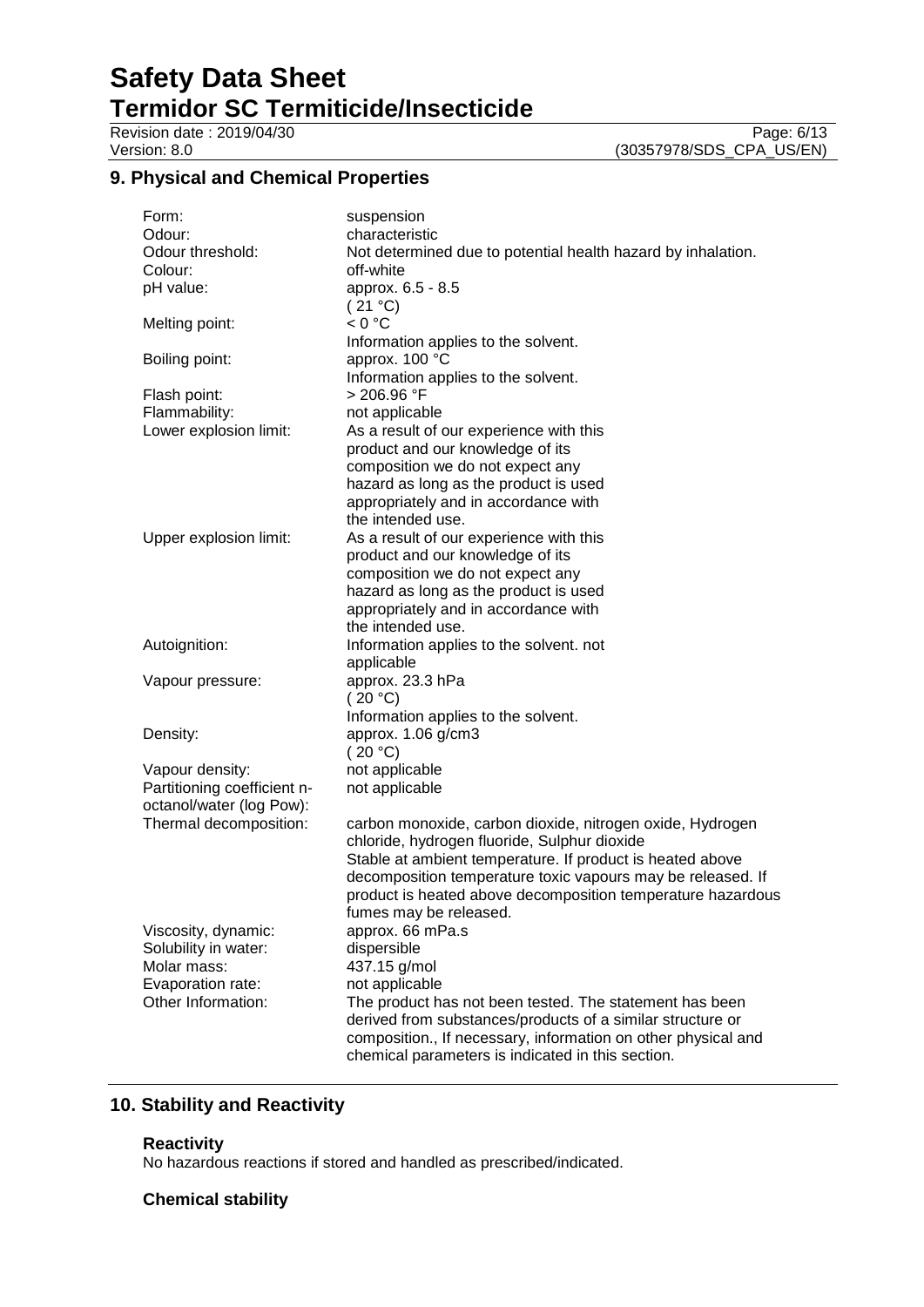Revision date : 2019/04/30 Page: 7/13<br>
Version: 8.0 (30357978/SDS CPA US/EN)

(30357978/SDS\_CPA\_US/EN)

The product is stable if stored and handled as prescribed/indicated.

#### **Possibility of hazardous reactions**

The product is chemically stable. Hazardous polymerization will not occur. No hazardous reactions if stored and handled as prescribed/indicated.

#### **Conditions to avoid**

Avoid all sources of ignition: heat, sparks, open flame. Avoid prolonged storage. Avoid electro-static discharge. Avoid contamination. Avoid prolonged exposure to extreme heat. Avoid extreme temperatures.

#### **Incompatible materials**

strong oxidizing agents

#### **Hazardous decomposition products**

Decomposition products:

Hazardous decomposition products: No hazardous decomposition products if stored and handled as prescribed/indicated., Prolonged thermal loading can result in products of degradation being given off.

#### Thermal decomposition:

Possible thermal decomposition products:

carbon monoxide, carbon dioxide, nitrogen oxide, Hydrogen chloride, hydrogen fluoride, Sulphur dioxide

Stable at ambient temperature. If product is heated above decomposition temperature toxic vapours may be released. If product is heated above decomposition temperature hazardous fumes may be released.

## **11. Toxicological information**

#### **Primary routes of exposure**

Routes of entry for solids and liquids are ingestion and inhalation, but may include eye or skin contact. Routes of entry for gases include inhalation and eye contact. Skin contact may be a route of entry for liquefied gases.

#### **Acute Toxicity/Effects**

Acute toxicity

Assessment of acute toxicity: Slightly toxic after single ingestion. Slightly toxic after short-term skin contact. Slightly toxic after short-term inhalation.

Oral Type of value: LD50 Species: rat Value: 1,999 mg/kg

**Inhalation** Type of value: LC50 Species: rat Value:  $> 1.7$  mg/l Exposure time: 4 h Highest concentration available for testing. No mortality was observed.

Type of value: LC50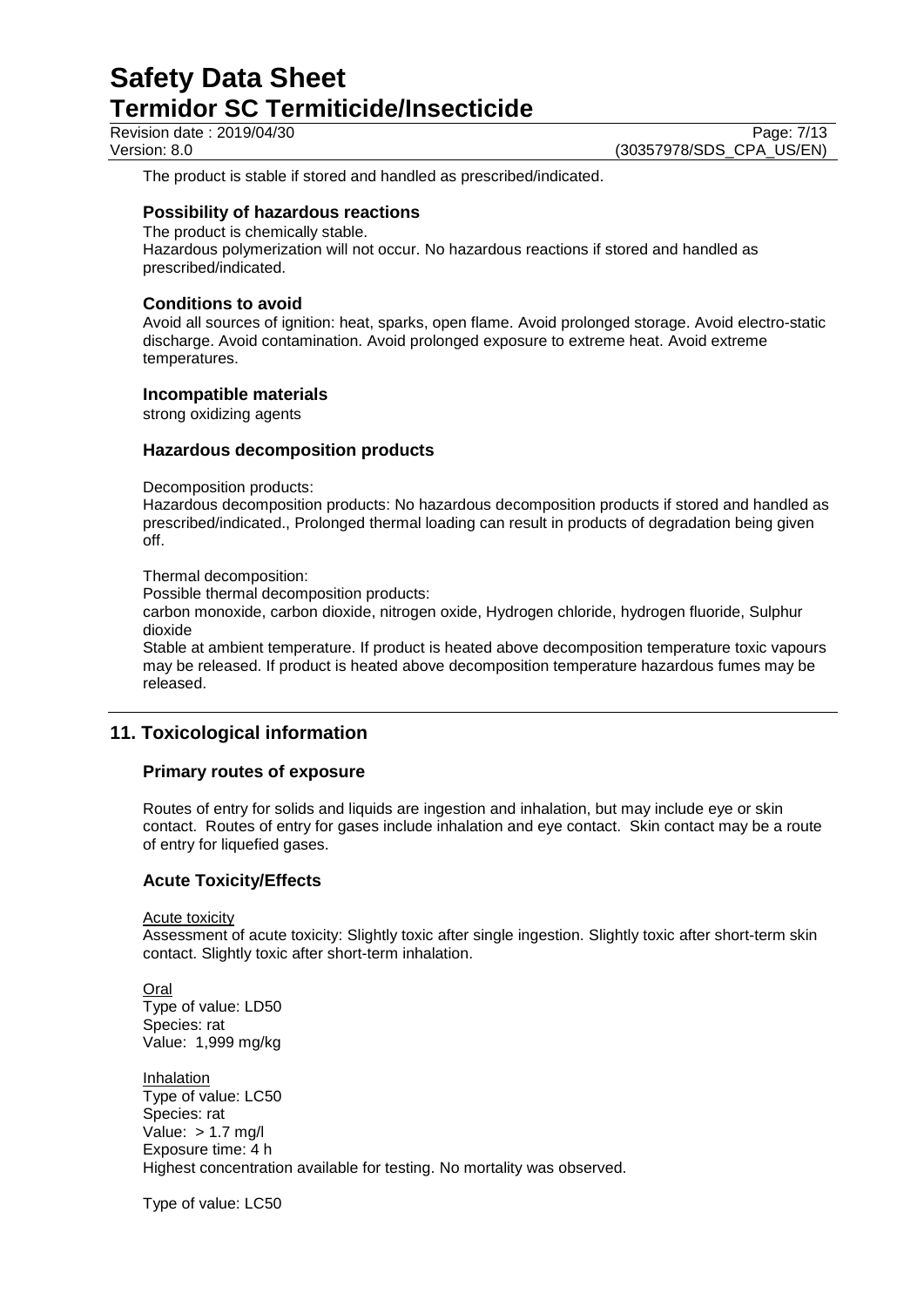Revision date : 2019/04/30 Page: 8/13<br>
Version: 8.0 (30357978/SDS CPA US/EN) (30357978/SDS\_CPA\_US/EN)

Species: rat Value: 6.8 mg/l (calculated) Exposure time: 1 h

Dermal Type of value: LD50 Species: rat Value: > 2,000 mg/kg No mortality was observed.

#### Assessment other acute effects

Assessment of STOT single: Based on the available information there is no specific target organ toxicity to be expected after a single exposure.

The product has not been tested. The statement has been derived from the properties of the individual components.

#### Irritation / corrosion

Assessment of irritating effects: May cause slight irritation to the skin. May cause moderate but temporary irritation to the eyes.

Skin Species: rabbit Result: Slightly irritating.

Eye Species: rabbit Result: Slightly irritating.

**Sensitization** Assessment of sensitization: Skin sensitizing effects were not observed in animal studies.

modified Buehler test Species: guinea pig Result: Non-sensitizing.

#### **Chronic Toxicity/Effects**

#### Repeated dose toxicity

Assessment of repeated dose toxicity: The product has not been tested. The statement has been derived from the properties of the individual components.

#### *Information on: Fipronil*

----------------------------------

*Assessment of repeated dose toxicity: Causes mortality and signs of neurotoxicity through prolonged or repeated exposure.*

#### Genetic toxicity

Assessment of mutagenicity: The product has not been tested. The statement has been derived from the properties of the individual components. Mutagenicity tests revealed no genotoxic potential.

#### **Carcinogenicity**

Assessment of carcinogenicity: The product has not been tested. The statement has been derived from the properties of the individual components.

*Information on: fipronil*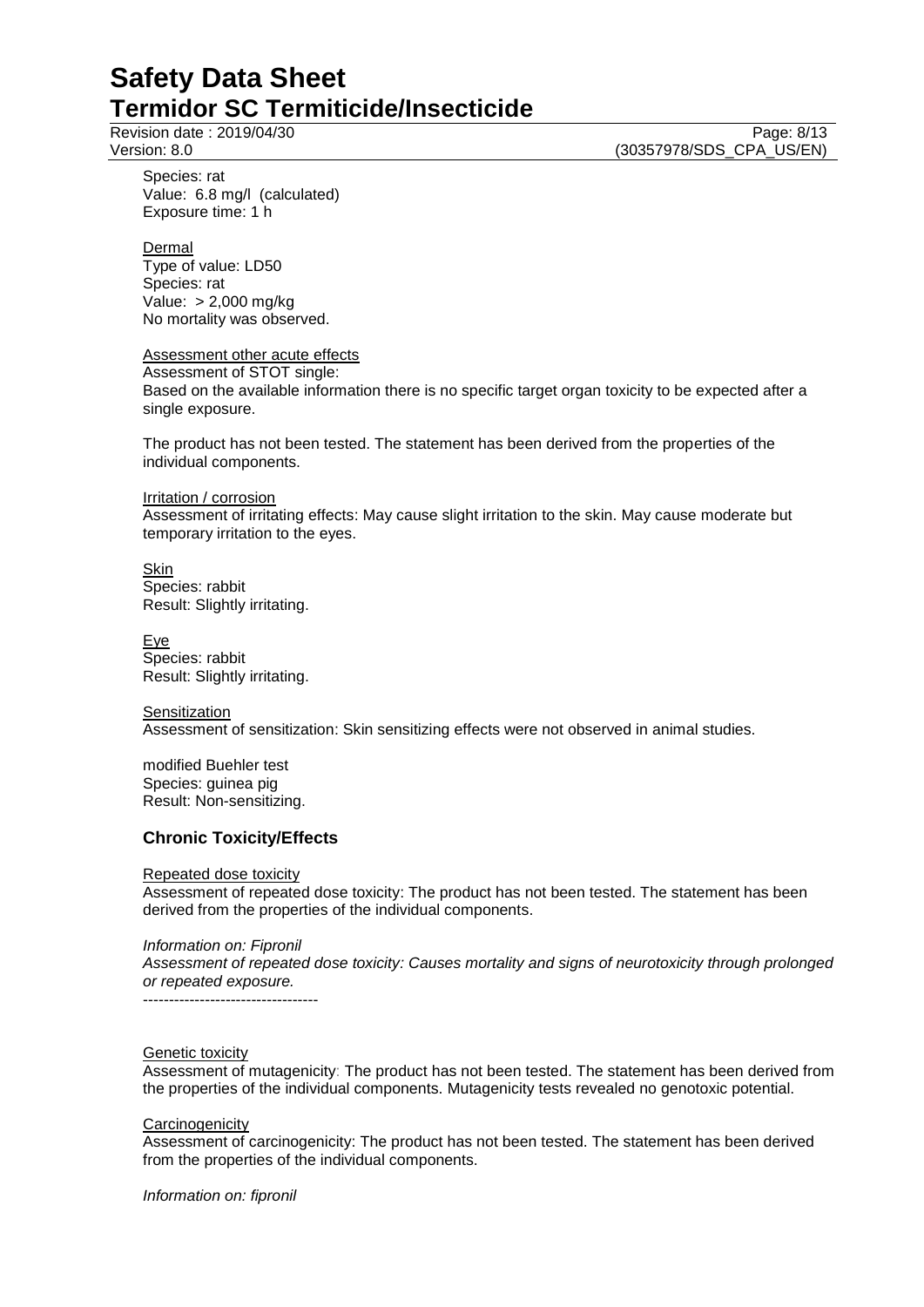Revision date : 2019/04/30 Page: 9/13<br>
Version: 8.0 (30357978/SDS CPA US/EN)

(30357978/SDS\_CPA\_US/EN)

*Assessment of carcinogenicity: In long-term studies in rats the substance induced thyroid tumors. In long-term studies in rodents exposed to high doses, a tumorigenic effect was found; however, these results are thought to be due to a rodent-specific liver effect that is not relevant to humans.* ----------------------------------

#### Reproductive toxicity

Assessment of reproduction toxicity: The product has not been tested. The statement has been derived from the properties of the individual components. The results of animal studies gave no indication of a fertility impairing effect.

#### **Teratogenicity**

Assessment of teratogenicity: The product has not been tested. The statement has been derived from the properties of the individual components. Animal studies gave no indication of a developmental toxic effect at doses that were not toxic to the parental animals. ----------------------------------

Other Information Misuse can be harmful to health.

## **Symptoms of Exposure**

The most important known symptoms and effects are described in the labelling (see section 2) and/or in section 11., (Further) symptoms and / or effects are not known so far CNS stimulation, tremors, convulsions

Medical conditions aggravated by overexposure Individuals with pre-existing diseases of the respiratory system, skin or eyes may have increased susceptibility to excessive exposures.

## **12. Ecological Information**

#### **Toxicity**

Aquatic toxicity Assessment of aquatic toxicity: Very toxic (acute effect) to aquatic organisms.

Toxicity to fish

*Information on: Fipronil LC50 (96 h) 0.0852 mg/l, Lepomis macrochirus* ----------------------------------

#### Aquatic invertebrates

*Information on: Fipronil EC50 (48 h) 0.19 mg/l, Daphnia magna EC50 (96 h) 0.00017 mg/l, Mysidopsis bahia* ----------------------------------

#### Aquatic plants

*Information on: Fipronil EC50 (72 h) 0.103 mg/l (growth rate), Scenedesmus subspicatus No observed effect concentration (14 d) > 0.16 mg/l, Lemna gibba*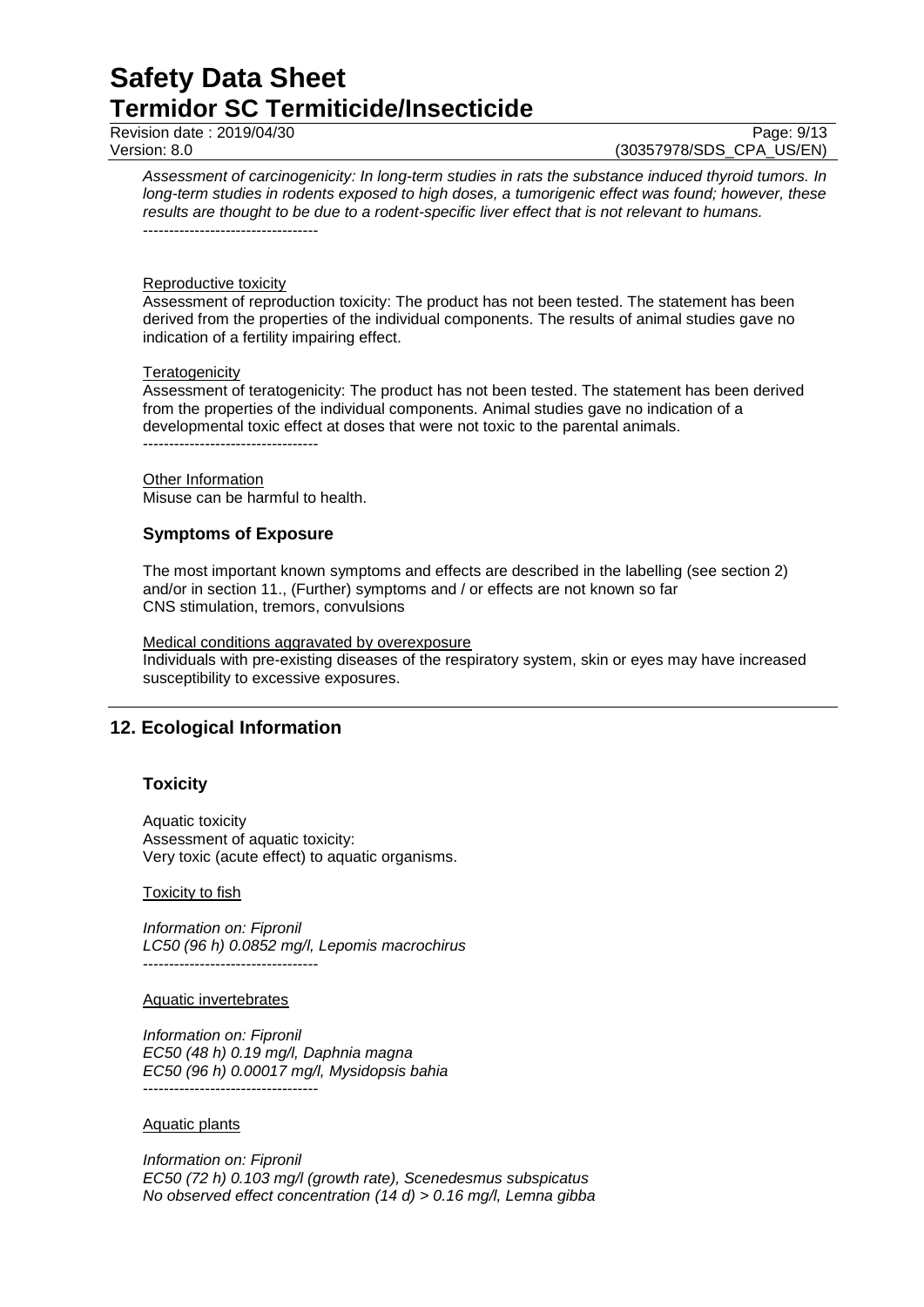Revision date : 2019/04/30 Page: 10/13<br>Version: 8.0 (30357978/SDS CPA US/EN) (30357978/SDS\_CPA\_US/EN)

----------------------------------

#### Chronic toxicity to fish

*Information on: Fipronil No observed effect concentration (35 d) 0.0029 mg/l, Cyprinodon variegatus* ----------------------------------

#### Chronic toxicity to aquatic invertebrates

*Information on: Fipronil No observed effect concentration (28 d) 0.000008 mg/l, Mysidopsis bahia* ----------------------------------

Assessment of terrestrial toxicity With high probability not acutely harmful to terrestrial organisms.

#### Other terrestrial non-mammals

*Information on: fipronil LD50 (48 d) 0,00593 ug/bee (contact), Apis mellifera LD50 (48 d) 0,00417 ug/bee (oral), Apis mellifera* ----------------------------------

#### **Persistence and degradability**

Assessment biodegradation and elimination (H2O)

*Information on: Fipronil*

*Not readily biodegradable (by OECD criteria).* ----------------------------------

#### **Bioaccumulative potential**

#### Assessment bioaccumulation potential

The product has not been tested. The statement has been derived from the properties of the individual components.

#### **Mobility in soil**

Assessment transport between environmental compartments The product has not been tested. The statement has been derived from the properties of the individual components.

*Information on: Fipronil*

*Following exposure to soil, adsorption to solid soil particles is probable, therefore contamination of groundwater is not expected.*

----------------------------------

## **Additional information**

Other ecotoxicological advice:

The ecological data given are those of the active ingredient. Do not release untreated into natural waters.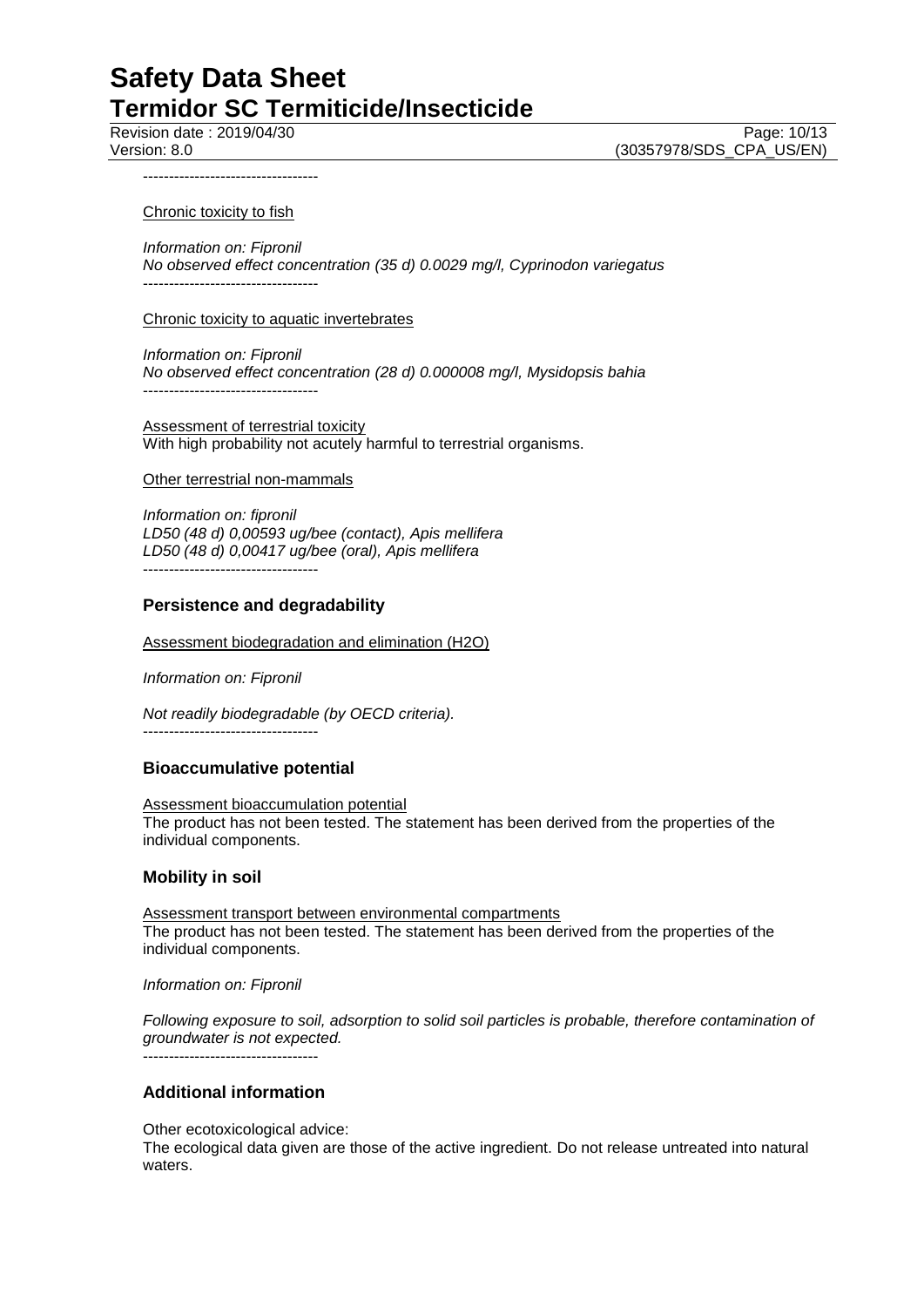Revision date : 2019/04/30 Page: 11/13<br>Version: 8.0 (30357978/SDS CPA US/EN)

## **13. Disposal considerations**

#### **Waste disposal of substance:**

Pesticide wastes are regulated. Improper disposal of excess pesticide, spray mix or rinsate is a violation of federal law. If pesticide wastes cannot be disposed of according to label instructions, contact the State Pesticide or Environmental Control Agency or the Hazardous Waste representative at the nearest EPA Regional Office for guidance.

#### **Container disposal:**

Rinse thoroughly at least three times (triple rinse) in accordance with EPA recommendations. Consult state or local disposal authorities for approved alternative procedures such as container recycling. Recommend crushing, puncturing or other means to prevent unauthorized use of used containers.

#### **RCRA:**

This product is not regulated by RCRA.

## **14. Transport Information**

**Land transport** USDOT

Not classified as a dangerous good under transport regulations

|      | Sea transport |
|------|---------------|
| IMDG |               |

| Hazard class:         | 9                                            |
|-----------------------|----------------------------------------------|
| Packing group:        | Ш                                            |
| ID number:            | <b>UN 3082</b>                               |
| Hazard label:         | 9, EHSM                                      |
| Marine pollutant:     | YES                                          |
| Proper shipping name: | ENVIRONMENTALLY HAZARDOUS SUBSTANCE, LIQUID, |
|                       | N.O.S. (contains FIPRONIL)                   |

| Air transport |  |
|---------------|--|
| IATA/ICAO     |  |

| Hazard class:         | 9                                            |
|-----------------------|----------------------------------------------|
| Packing group:        | Ш                                            |
| ID number:            | <b>UN 3082</b>                               |
| Hazard label:         | 9. EHSM                                      |
| Proper shipping name: | ENVIRONMENTALLY HAZARDOUS SUBSTANCE, LIQUID, |
|                       | N.O.S. (contains FIPRONIL)                   |

#### **Further information**

The following provisions may apply for product in packages containing a net quantity of 5 L or less ADR, RID, ADN: Special Provision 375; IMDG: 2.10.2.7; IATA: A197; TDG: Special Provision 99(2); 49CFR: §171.4 (c) (2).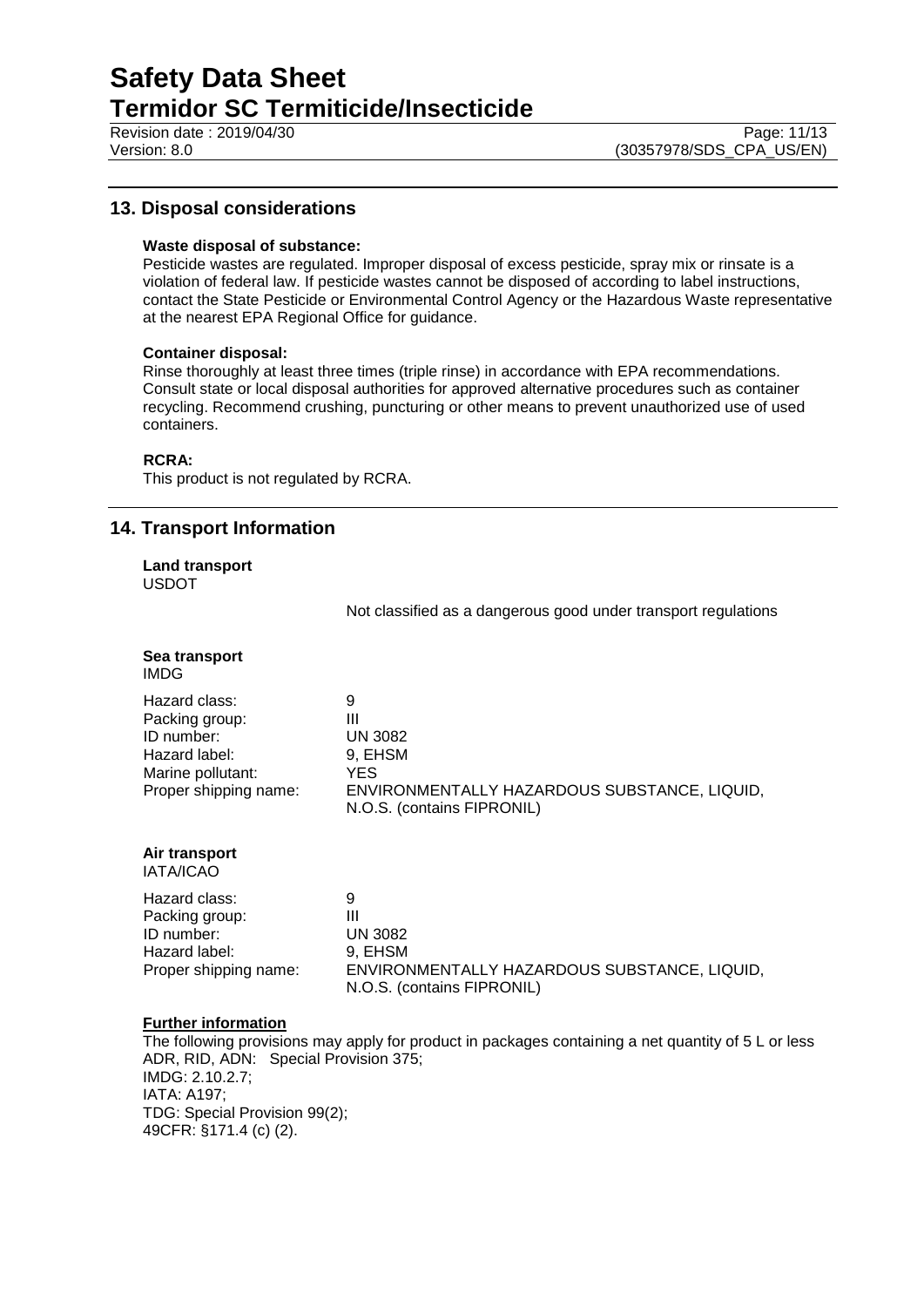## **15. Regulatory Information**

#### **Federal Regulations**

**Registration status:**

Crop Protection TSCA, US released / exempt

Chemical TSCA, US blocked / not listed

**EPCRA 311/312 (Hazard categories):** Refer to SDS section 2 for GHS hazard classes applicable for this product.

#### **Safe Drinking Water & Toxic Enforcement Act, CA Prop. 65:**

#### **BASF Risk Assessment, CA Prop. 65:**

Based on an evaluation of the product's composition and the use(s), this product does not require a California Proposition 65 Warning.

# **NFPA Hazard codes:**<br>Health: 2 Fire: 1

Health: 2 Fire: 1 Reactivity: 1 Special:

#### **Labeling requirements under FIFRA**

This chemical is a pesticide product registered by the Environmental Protection Agency and is subject to certain labeling requirements under federal pesticide law. These requirements differ from the classification criteria and hazard information required for safety data sheets, and workplace labels of non-pesticide chemicals. Following is the hazard information as required on the pesticide label.

CAUTION: HARMFUL IF SWALLOWED. HARMFUL IF ABSORBED THROUGH SKIN. HARMFUL IF INHALED. Causes eye irritation. Do not get in eyes, on skin, or on clothing.

Do not breathe vapours/mists. Wash thoroughly after handling.

### **16. Other Information**

**SDS Prepared by:**  BASF NA Product Regulations SDS Prepared on: 2019/04/30

We support worldwide Responsible Care® initiatives. We value the health and safety of our employees, customers, suppliers and neighbors, and the protection of the environment. Our commitment to Responsible Care is integral to conducting our business and operating our facilities in a safe and environmentally responsible fashion, supporting our customers and suppliers in ensuring the safe and environmentally sound handling of our products, and minimizing the impact of our